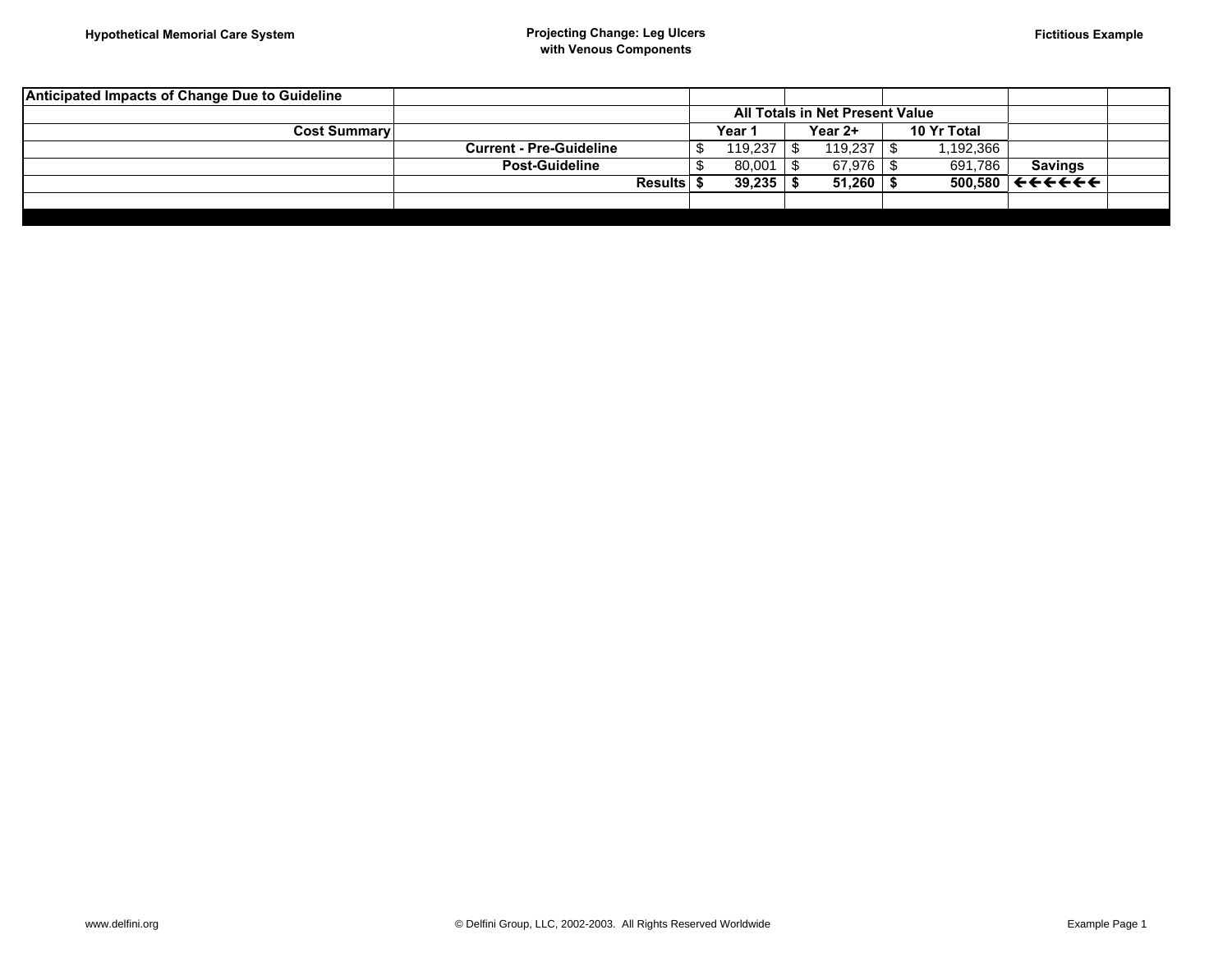| <b>Population Factors</b>                              |                                        |                |              |                                   |               |
|--------------------------------------------------------|----------------------------------------|----------------|--------------|-----------------------------------|---------------|
|                                                        |                                        |                |              |                                   | <b>Data</b>   |
| Population at Risk Data                                | <b>Description</b>                     | <b>Factors</b> | As of 1/2002 | Units                             | <b>Source</b> |
| Total Patient Population at Care Center                | Adults (over 21)                       |                |              | 31,700 patients                   | enrolled      |
| Prevalence per 1000 per year (see exclusions below)    | Leg ulcers                             | 0.50           |              | 16   patients                     | claims        |
| Exclusions                                             | Diabetic, pressure, slow to heal       |                |              |                                   |               |
| Incremental incidents or recurrences not in prevalence | ∣n/a                                   |                |              | patients                          |               |
| <b>Population Subset</b>                               | Ulcer w/ major venous component+ABI>.6 | 70%            |              | <b>Datients</b>                   | EBM est       |
|                                                        |                                        |                |              | <b>11.1 Total Target Patients</b> |               |
|                                                        |                                        |                |              |                                   |               |
|                                                        |                                        |                |              |                                   |               |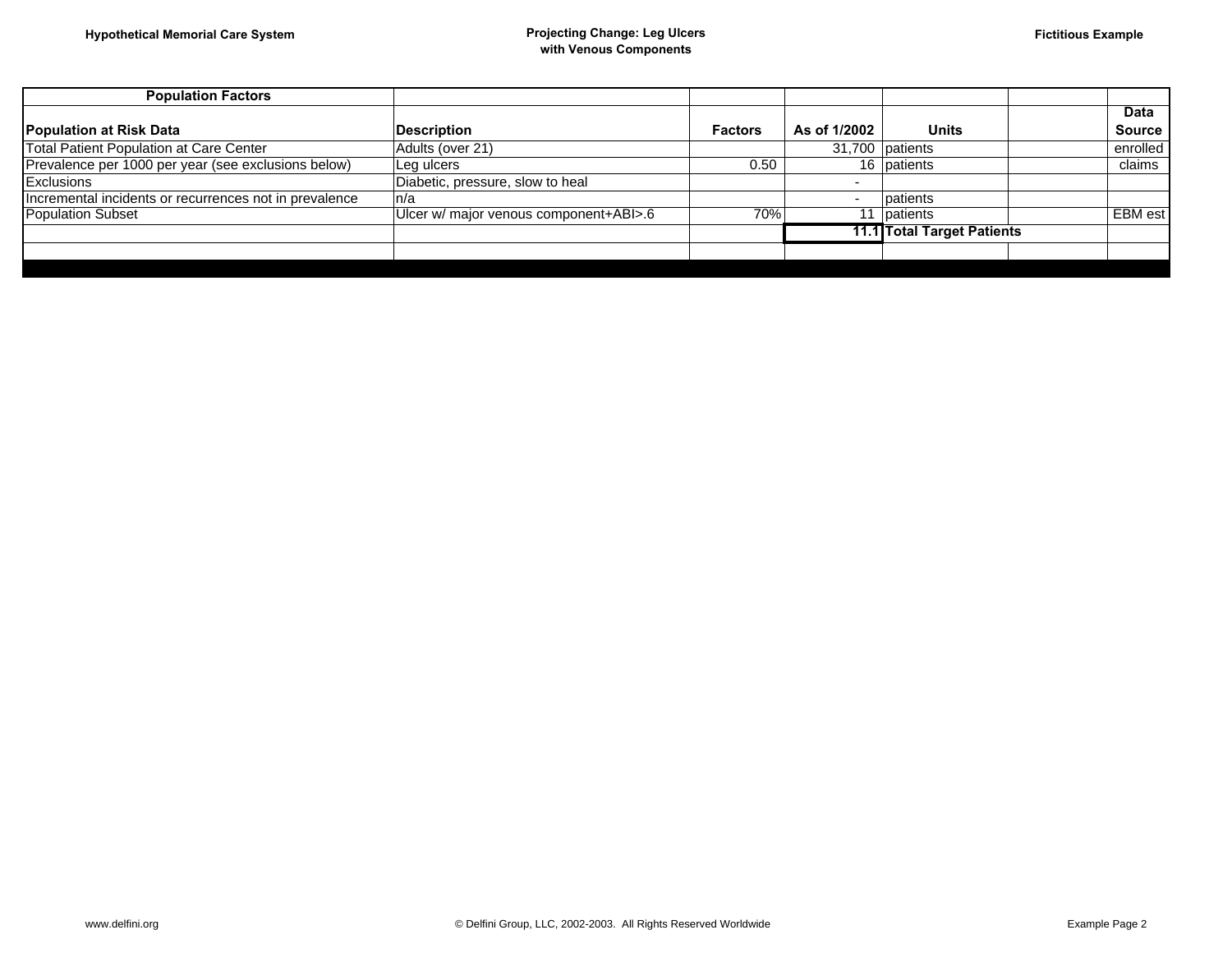| <b>Current State - Pre-Guideline Implementation</b>                                                                                                                          |                                                                                                |                          |                      |                          |                     |               |
|------------------------------------------------------------------------------------------------------------------------------------------------------------------------------|------------------------------------------------------------------------------------------------|--------------------------|----------------------|--------------------------|---------------------|---------------|
|                                                                                                                                                                              |                                                                                                |                          |                      |                          |                     |               |
| <b>Annualized Utilization and Cost</b>                                                                                                                                       | (Use average numbers, costs, percents; and include overhead in costs or calculate separately.) |                          |                      |                          |                     |               |
|                                                                                                                                                                              |                                                                                                |                          |                      |                          |                     |               |
| Systems & administrative impacts: consider → facilities, systems, roles & skills (including staffing), methods (including procedures), equipment, supplies, other resources. |                                                                                                |                          |                      |                          |                     |               |
|                                                                                                                                                                              |                                                                                                |                          |                      |                          | <b>Net Present</b>  |               |
|                                                                                                                                                                              |                                                                                                |                          |                      |                          | <b>Value Annual</b> | <b>Data</b>   |
|                                                                                                                                                                              |                                                                                                |                          |                      |                          | <b>Costs</b>        | <b>Source</b> |
| Visits including follow-up                                                                                                                                                   |                                                                                                |                          |                      |                          |                     |               |
| Cost of visit - FP                                                                                                                                                           |                                                                                                | \$                       | 150 per visit        |                          |                     |               |
| % patients seen                                                                                                                                                              |                                                                                                | 90%                      | 10.0 patients        |                          |                     |               |
| Average number of visits per patient                                                                                                                                         |                                                                                                |                          | 12.00 per patient    | \$                       | 17,974              |               |
| Cost of visit - RN                                                                                                                                                           |                                                                                                | \$                       | 60 per visit         |                          |                     |               |
| % patients seen                                                                                                                                                              |                                                                                                | 100%                     | 11.1 patients        |                          |                     |               |
| Average number of visits per patient                                                                                                                                         |                                                                                                |                          | 26.00 per patient    | \$                       | 17,308              |               |
|                                                                                                                                                                              |                                                                                                |                          |                      |                          |                     |               |
| Cost of visit - ancillary service                                                                                                                                            | Physical therapy                                                                               | \$                       | 120 per visit        |                          |                     |               |
| % patients seen                                                                                                                                                              |                                                                                                | 50%                      | 5.5 patients         |                          |                     |               |
| Average number of visits per patient                                                                                                                                         |                                                                                                |                          | 15.0 per patient     | \$                       | 9,986               |               |
|                                                                                                                                                                              |                                                                                                |                          |                      |                          |                     |               |
| Cost of visit - ancillary service                                                                                                                                            | Whirlpool therapy                                                                              | \$                       | 100 per visit        |                          |                     |               |
| % patients seen                                                                                                                                                              |                                                                                                | 30%                      | 3.3 patients         |                          |                     |               |
| Average number of visits per patient                                                                                                                                         |                                                                                                |                          | 20 per patient       | $\overline{\mathcal{S}}$ | 6,657               |               |
|                                                                                                                                                                              |                                                                                                |                          |                      |                          |                     |               |
| Cost of visit - referral                                                                                                                                                     | <b>Infectious Disease</b>                                                                      | \$                       | 175 per visit        |                          |                     |               |
| % patients seen                                                                                                                                                              |                                                                                                | 2%                       | 0.2 patients         |                          |                     |               |
| Average number of visits per patient                                                                                                                                         |                                                                                                |                          | 20 per patient       | \$                       | 777                 |               |
|                                                                                                                                                                              |                                                                                                |                          |                      |                          |                     |               |
| Cost of visit - referral                                                                                                                                                     | <b>Vascular Surgery</b>                                                                        | $\overline{\mathcal{S}}$ | 210 per visit        |                          |                     |               |
| % patients seen                                                                                                                                                              |                                                                                                | 50%                      | 5.5 patients         |                          |                     |               |
| Average number of visits per patient                                                                                                                                         |                                                                                                |                          | 20 per patient       | \$                       | 23,300              |               |
|                                                                                                                                                                              |                                                                                                |                          |                      |                          |                     |               |
| Procedure costs not included in visits                                                                                                                                       |                                                                                                |                          |                      |                          |                     |               |
| Cost of procedure - surgical                                                                                                                                                 | <b>Revascularization Surgery</b>                                                               | \$                       | 15,400 per procedure |                          |                     |               |
| % patients seen                                                                                                                                                              | % of referals to vascular surgery                                                              | 50%                      | 2.8 patients         |                          |                     |               |
| Average number of procedures per patient                                                                                                                                     |                                                                                                |                          | 1 per patient        | \$                       | 42,716              |               |
| Lab costs not included in visits or procedures                                                                                                                               |                                                                                                |                          |                      |                          |                     |               |
| Cost of test                                                                                                                                                                 | <b>Culture &amp; Sensitivity</b>                                                               | \$                       | 32 per test          |                          |                     |               |
| % patients tested                                                                                                                                                            |                                                                                                | 75%                      | 8.3 patients         |                          |                     |               |
| Average number of tests per patient                                                                                                                                          |                                                                                                |                          | 1.7 per patient      | \$                       | 453                 |               |
|                                                                                                                                                                              |                                                                                                |                          |                      |                          |                     |               |
| Pharmaceutical costs not included in visits or procedures                                                                                                                    |                                                                                                |                          |                      |                          |                     |               |
| Average cost of medications                                                                                                                                                  | Antibiotics                                                                                    | \$                       | $27$ per rx          |                          |                     |               |
| % patients treated including relapsers                                                                                                                                       | % with C&S testing                                                                             | 30%                      | 2.5                  | \$                       | 67                  |               |
|                                                                                                                                                                              |                                                                                                |                          |                      |                          |                     |               |
| <b>Pre-Guideline Annualized Cost of Care</b>                                                                                                                                 |                                                                                                |                          |                      | \$                       | 119,237             |               |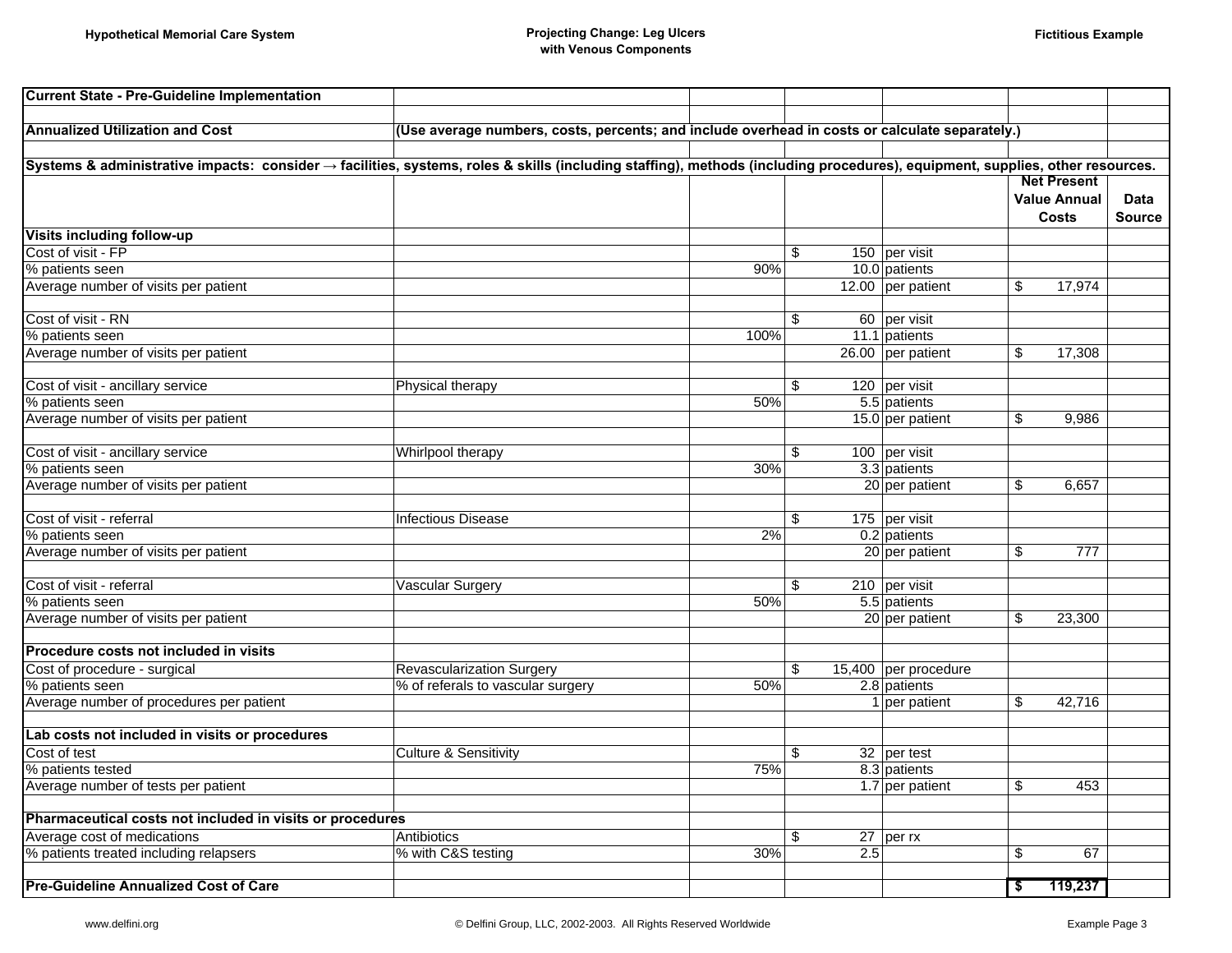| Anticipated Impacts of Change Due to Guideline                                                                                                                               |                                                                                                                          |  |  |
|------------------------------------------------------------------------------------------------------------------------------------------------------------------------------|--------------------------------------------------------------------------------------------------------------------------|--|--|
|                                                                                                                                                                              |                                                                                                                          |  |  |
| <b>Utilization &amp; Cost - Narrative Notes</b>                                                                                                                              |                                                                                                                          |  |  |
| Systems & administrative impacts: consider → facilities, systems, roles & skills (including staffing), methods (including procedures), equipment, supplies, other resources. |                                                                                                                          |  |  |
| Staffing changes                                                                                                                                                             | net increase since won't be decreasing any staff despite impact on visits                                                |  |  |
| Physical therapy                                                                                                                                                             | decrease                                                                                                                 |  |  |
| Vascular referrals and surgery                                                                                                                                               | decrease                                                                                                                 |  |  |
| <b>ABIs</b>                                                                                                                                                                  | increase                                                                                                                 |  |  |
| Whirlpool therapy                                                                                                                                                            | discontinued                                                                                                             |  |  |
| <b>Dopplers</b>                                                                                                                                                              | actual increase, but need to bring clinics to standards anyway - this just ensures it will happen                        |  |  |
| Compression dressings                                                                                                                                                        | increase                                                                                                                 |  |  |
| Infectious disease                                                                                                                                                           | decrease                                                                                                                 |  |  |
| <b>Topical antibiotics</b>                                                                                                                                                   | decrease                                                                                                                 |  |  |
|                                                                                                                                                                              |                                                                                                                          |  |  |
| <b>Health Status</b>                                                                                                                                                         |                                                                                                                          |  |  |
| <b>Current State</b>                                                                                                                                                         | Not evidence-based; assume greater harms to patients.                                                                    |  |  |
| <b>Anticipated Change</b>                                                                                                                                                    | Anticipated major improvement.                                                                                           |  |  |
|                                                                                                                                                                              |                                                                                                                          |  |  |
| Benefits, Harms, Risks, Costs to Pts, Uncertainties, Alternatives                                                                                                            |                                                                                                                          |  |  |
| <b>Current State</b>                                                                                                                                                         | n/a                                                                                                                      |  |  |
| <b>Anticipated Change</b>                                                                                                                                                    | n/a                                                                                                                      |  |  |
|                                                                                                                                                                              |                                                                                                                          |  |  |
| <b>Patient Satisfaction</b>                                                                                                                                                  |                                                                                                                          |  |  |
| <b>Current State</b>                                                                                                                                                         | High patient satisfaction with whirlpool therapy.                                                                        |  |  |
| Anticipated Change                                                                                                                                                           | Anticipate decrease in overall patient satisfaction measures plus issues for patients currently assigned this treatment. |  |  |
|                                                                                                                                                                              |                                                                                                                          |  |  |
| <b>Professional Satisfaction</b>                                                                                                                                             |                                                                                                                          |  |  |
| <b>Current State</b>                                                                                                                                                         | Frustration with patient management; lack of coordination.                                                               |  |  |
| <b>Anticipated Change</b>                                                                                                                                                    | Overall increased satisfaction; maybe some minimal MD dissatisfaction for no longer seeing certain favorite patients.    |  |  |
|                                                                                                                                                                              |                                                                                                                          |  |  |
| <b>Other considerations</b>                                                                                                                                                  |                                                                                                                          |  |  |
| <b>Current State</b>                                                                                                                                                         | n/a                                                                                                                      |  |  |
| Anticipated Change                                                                                                                                                           | n/a                                                                                                                      |  |  |
|                                                                                                                                                                              |                                                                                                                          |  |  |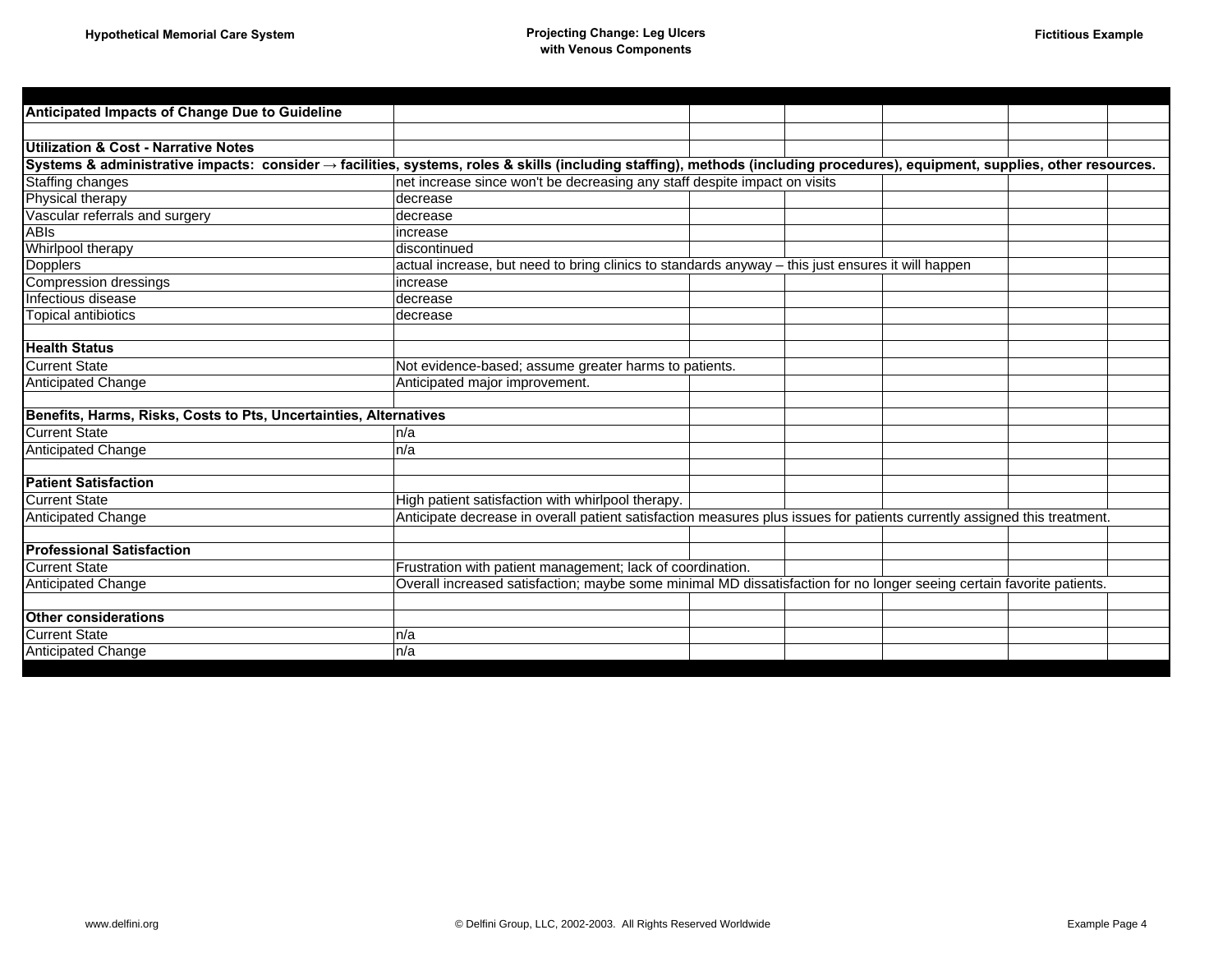| No new incremental expenses                                                               |                                                                                                                                                                                                                                                                                                                                                                                |                                  | \$                                          | ÷.                                                                       | \$                                                                                                                                                                                                                                                | $\sim$                                                                                                                                                              |                                                                                                                                                                                                                                                                  |
|-------------------------------------------------------------------------------------------|--------------------------------------------------------------------------------------------------------------------------------------------------------------------------------------------------------------------------------------------------------------------------------------------------------------------------------------------------------------------------------|----------------------------------|---------------------------------------------|--------------------------------------------------------------------------|---------------------------------------------------------------------------------------------------------------------------------------------------------------------------------------------------------------------------------------------------|---------------------------------------------------------------------------------------------------------------------------------------------------------------------|------------------------------------------------------------------------------------------------------------------------------------------------------------------------------------------------------------------------------------------------------------------|
|                                                                                           |                                                                                                                                                                                                                                                                                                                                                                                |                                  |                                             |                                                                          |                                                                                                                                                                                                                                                   |                                                                                                                                                                     |                                                                                                                                                                                                                                                                  |
|                                                                                           |                                                                                                                                                                                                                                                                                                                                                                                |                                  |                                             |                                                                          |                                                                                                                                                                                                                                                   |                                                                                                                                                                     |                                                                                                                                                                                                                                                                  |
|                                                                                           |                                                                                                                                                                                                                                                                                                                                                                                |                                  |                                             |                                                                          |                                                                                                                                                                                                                                                   |                                                                                                                                                                     |                                                                                                                                                                                                                                                                  |
| No new incremental expenses                                                               |                                                                                                                                                                                                                                                                                                                                                                                |                                  |                                             |                                                                          | \$                                                                                                                                                                                                                                                |                                                                                                                                                                     |                                                                                                                                                                                                                                                                  |
|                                                                                           |                                                                                                                                                                                                                                                                                                                                                                                |                                  |                                             |                                                                          |                                                                                                                                                                                                                                                   |                                                                                                                                                                     |                                                                                                                                                                                                                                                                  |
|                                                                                           |                                                                                                                                                                                                                                                                                                                                                                                |                                  |                                             |                                                                          |                                                                                                                                                                                                                                                   |                                                                                                                                                                     |                                                                                                                                                                                                                                                                  |
|                                                                                           |                                                                                                                                                                                                                                                                                                                                                                                |                                  |                                             |                                                                          |                                                                                                                                                                                                                                                   |                                                                                                                                                                     |                                                                                                                                                                                                                                                                  |
| Compression dressings                                                                     | \$                                                                                                                                                                                                                                                                                                                                                                             | 350                              |                                             |                                                                          | $\overline{\mathcal{S}}$                                                                                                                                                                                                                          |                                                                                                                                                                     | 3,883 EBM est                                                                                                                                                                                                                                                    |
|                                                                                           |                                                                                                                                                                                                                                                                                                                                                                                |                                  |                                             |                                                                          |                                                                                                                                                                                                                                                   |                                                                                                                                                                     |                                                                                                                                                                                                                                                                  |
|                                                                                           |                                                                                                                                                                                                                                                                                                                                                                                |                                  |                                             |                                                                          |                                                                                                                                                                                                                                                   |                                                                                                                                                                     |                                                                                                                                                                                                                                                                  |
|                                                                                           |                                                                                                                                                                                                                                                                                                                                                                                |                                  |                                             |                                                                          |                                                                                                                                                                                                                                                   |                                                                                                                                                                     |                                                                                                                                                                                                                                                                  |
|                                                                                           |                                                                                                                                                                                                                                                                                                                                                                                |                                  |                                             |                                                                          |                                                                                                                                                                                                                                                   |                                                                                                                                                                     |                                                                                                                                                                                                                                                                  |
|                                                                                           |                                                                                                                                                                                                                                                                                                                                                                                |                                  |                                             |                                                                          |                                                                                                                                                                                                                                                   |                                                                                                                                                                     |                                                                                                                                                                                                                                                                  |
|                                                                                           |                                                                                                                                                                                                                                                                                                                                                                                |                                  |                                             |                                                                          |                                                                                                                                                                                                                                                   |                                                                                                                                                                     |                                                                                                                                                                                                                                                                  |
| No new incremental expenses                                                               |                                                                                                                                                                                                                                                                                                                                                                                |                                  |                                             |                                                                          | \$                                                                                                                                                                                                                                                | $\blacksquare$                                                                                                                                                      |                                                                                                                                                                                                                                                                  |
|                                                                                           |                                                                                                                                                                                                                                                                                                                                                                                |                                  |                                             |                                                                          |                                                                                                                                                                                                                                                   |                                                                                                                                                                     |                                                                                                                                                                                                                                                                  |
|                                                                                           |                                                                                                                                                                                                                                                                                                                                                                                |                                  |                                             |                                                                          |                                                                                                                                                                                                                                                   |                                                                                                                                                                     |                                                                                                                                                                                                                                                                  |
|                                                                                           |                                                                                                                                                                                                                                                                                                                                                                                |                                  |                                             |                                                                          | -\$                                                                                                                                                                                                                                               | 32,806                                                                                                                                                              |                                                                                                                                                                                                                                                                  |
|                                                                                           |                                                                                                                                                                                                                                                                                                                                                                                |                                  |                                             |                                                                          |                                                                                                                                                                                                                                                   |                                                                                                                                                                     |                                                                                                                                                                                                                                                                  |
|                                                                                           |                                                                                                                                                                                                                                                                                                                                                                                |                                  |                                             |                                                                          |                                                                                                                                                                                                                                                   |                                                                                                                                                                     |                                                                                                                                                                                                                                                                  |
| <b>Consider Start-up Cost Categories and Guideline Implementation Categories as above</b> |                                                                                                                                                                                                                                                                                                                                                                                |                                  |                                             |                                                                          |                                                                                                                                                                                                                                                   |                                                                                                                                                                     |                                                                                                                                                                                                                                                                  |
|                                                                                           |                                                                                                                                                                                                                                                                                                                                                                                |                                  |                                             |                                                                          |                                                                                                                                                                                                                                                   |                                                                                                                                                                     |                                                                                                                                                                                                                                                                  |
|                                                                                           |                                                                                                                                                                                                                                                                                                                                                                                |                                  |                                             |                                                                          |                                                                                                                                                                                                                                                   |                                                                                                                                                                     | $\mathbf 0$                                                                                                                                                                                                                                                      |
|                                                                                           |                                                                                                                                                                                                                                                                                                                                                                                |                                  |                                             |                                                                          |                                                                                                                                                                                                                                                   |                                                                                                                                                                     |                                                                                                                                                                                                                                                                  |
|                                                                                           |                                                                                                                                                                                                                                                                                                                                                                                |                                  |                                             |                                                                          |                                                                                                                                                                                                                                                   |                                                                                                                                                                     |                                                                                                                                                                                                                                                                  |
|                                                                                           |                                                                                                                                                                                                                                                                                                                                                                                |                                  |                                             |                                                                          | -\$                                                                                                                                                                                                                                               | 20,781                                                                                                                                                              |                                                                                                                                                                                                                                                                  |
|                                                                                           | Start-up costs (new incremental expenses only)<br>Production costs<br>For each primary care site<br><b>RN Wound Care Specialist FTE</b><br>Dopplers to fill clinic gaps<br>Production costs - n/a<br>Pamphlet service copies<br>No new incremental expenses<br>No new incremental expenses<br>RN Wound Care Specialist FTE<br>Pamphlet service copies<br>Compression dressings | \$<br>\$<br>\$<br>\$<br>\$<br>\$ | 3.25<br>0.75<br>0.25<br>0.75<br>0.25<br>350 | 5 <sup>1</sup><br>\$<br>25%\$<br>2 <br>$\sqrt[6]{\frac{1}{2}}$<br>25% \$ | 900 targeted staff<br>$1,500$ per clinic<br>900 targeted staff<br>64,390 Yr 1 salary+benes<br>800 per doppler<br>11.1 per patient<br>500 100 per clinic<br>900 targeted staff<br>64,390 Yr 1 salary+benes<br>500 100 per clinic<br>11 per patient | \$<br>\$<br>$\overline{\boldsymbol{\mathsf{s}}}$<br>\$<br>\$<br>\$<br>\$<br>$\overline{\boldsymbol{\mathsf{s}}}$<br>\$<br>\$<br>\$<br>\$<br>$\overline{\mathbf{3}}$ | 2,925<br>7,500<br>675<br>Systems & administrative impacts: consider → facilities, systems, roles & skills (including staffing), methods (including procedures), equipment, supplies, other resources.<br>16,098<br>1,600<br>125<br>675<br>16,098<br>125<br>3,883 |